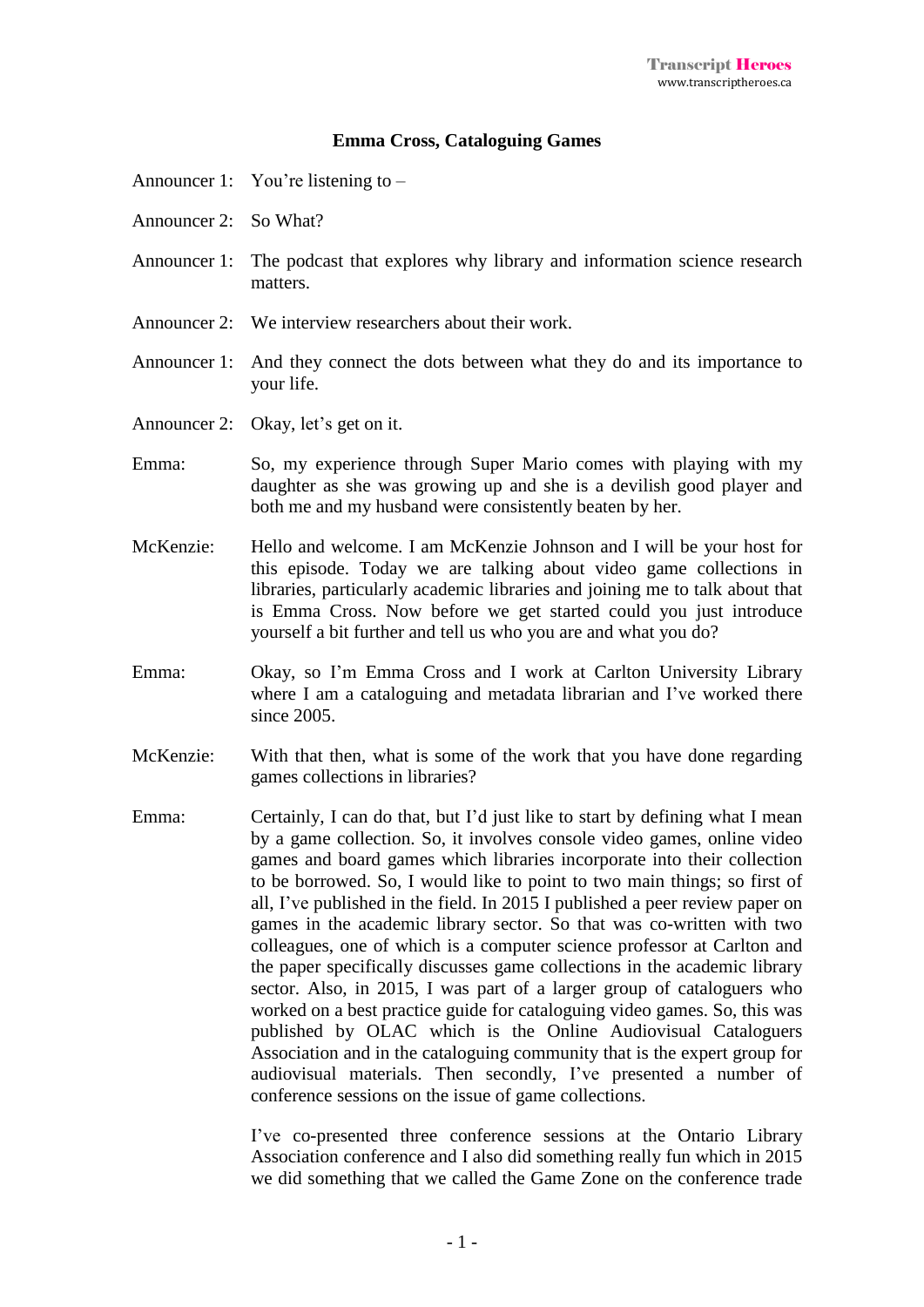show floor and it was a conference session where we had a display of games and we had our most popular short play games. So, we wanted people to come and try the games and also we wanted to talk to them about the value of board games in library collections.

- McKenzie: You mentioned the article you wrote and co-authored with some of the other members of the Carlton faculty. What drove your interest into games collections and the cataloguing practices surrounding them?
- Emma: Basically, the Carlton library has been collecting games since 2009 to support course in game development. So in 2009, a large box of video games were dropped off at my desk and I was asked to start cataloguing them. At that time there were no best practice guides so I had to just try and it figure out. So I wanted to help other cataloguers who were in the same position but more importantly not to have cataloguing be a barrier to libraries collecting games. I just find it to be fascinating; the whole area of gaming developed so quickly, but also how it's being used in universities for both teaching and research is fascinating as well.
- McKenzie: What were some of these gaps in the cataloguing practices that you felt you needed to fill as you were initially starting the cataloguing and then following into your later works?
- Emma: So in general, cataloguing a console video game is somewhat similar to cataloguing a DVD. However, there are some issues specific to games that can raise questions so cataloguers are often presented with a wide variety of numbering both on the container and the disc itself. So this is U.P.C. codes, publisher numbers – so knowing what these are and the appropriate way to record them helps where to take the title from. Sometimes it isn't clear whether it's from the disc or the container or the instruction booklet. Franchised titles; are they sub-titles or are they parts, are they neither. So some popular games are issued as part of a franchise, which can be a bit confusing. Also the issue of platform is – often libraries buy the same title for different platforms, so how to clearly record this; is it Xbox, Wii, PlayStation? So yes, so there are a number of questions for cataloguers that are specific to games.
- McKenzie: As is befitting the title of this podcast I must ask, So what? Why would you say your research is important?
- Emma: Okay. Well, thank you. I think that's a great question because this points to a much bigger issue that academic libraries have to keep up to date with the needs of faculty and students and this research helps academic libraries provide access to new and different types of resources to support teaching and research on campus. So, it helps libraries to think beyond books and journals for their collection and there's a number of benefits for this for academic libraries. It supports faculty who are working in game development and game studies. It also supports teaching and learning outside these areas and can offer some interesting new possibilities. So for instance at Carlton, our Women's Studies Department offers a course on the portrayal of women in video games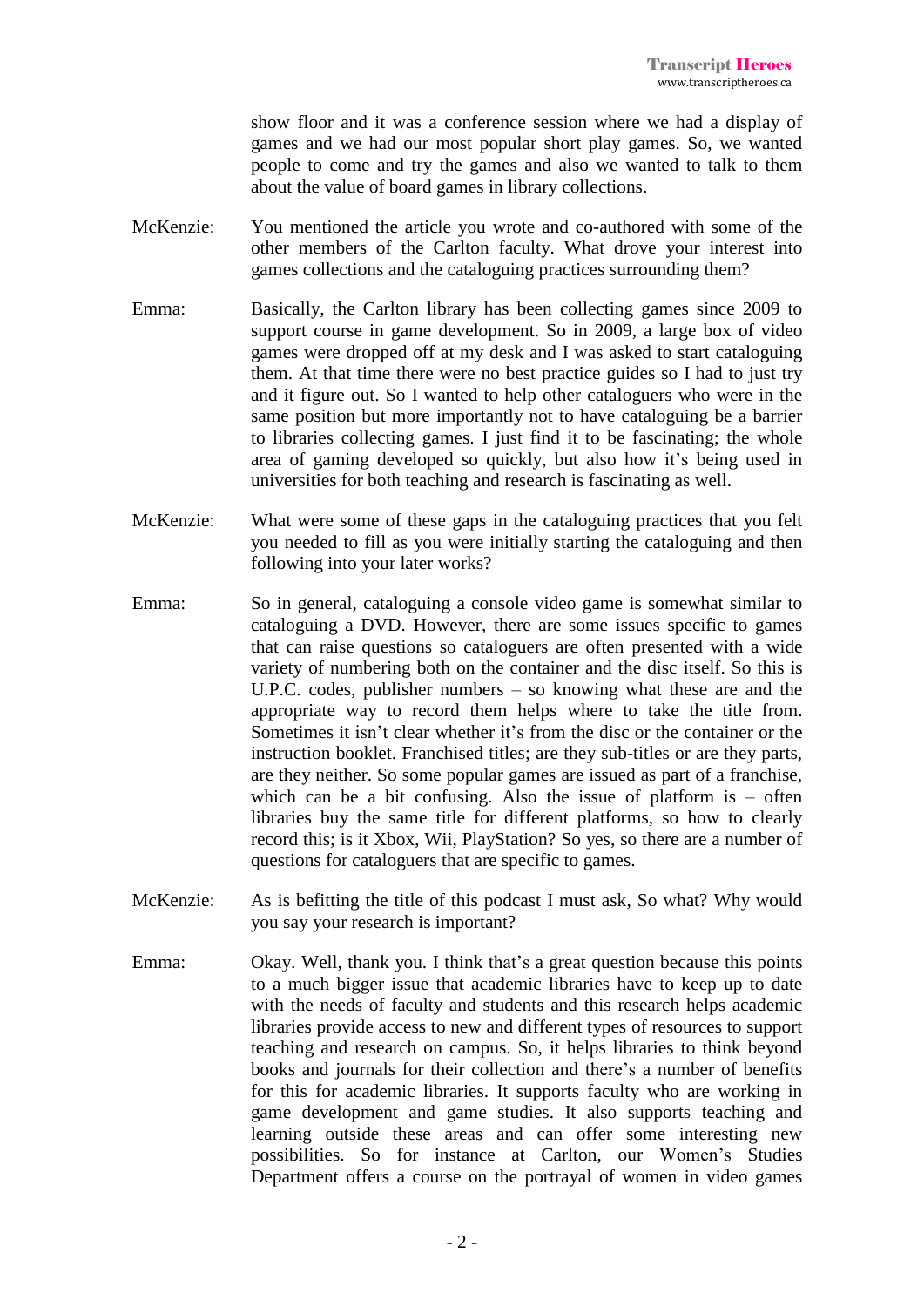and they have used our collection and also the library's gaming lab as well. So as a new generation of faculty enter universities, I think that they might be more interested and open to including games in their curriculum.

Also, I would just add that at Carlton, games were at the start for us and it paved the way for other developments as well. So it paved the way for our emerging technology collection so we now purchase and catalogue a collection of 85 items of technology such as Raspberry Pi and VR, Headsets. So it was the start of a development for us in the way that we collected materials at the library.

- McKenzie: Do video games really need their own best practices for cataloguing?
- Emma: So I would say, yes they do. I mean I did talk earlier about some issues that are specific to our games but there are more than that. So, once you start looking at games there are some complexities. A big one is system requirements, so putting in the record which kinds of console you need is important. A big issue is audience. So video games have their own content rating system and it is important and definitely suggested as best practice to include the ESRB rating, both in the record and not covering up on the container as well. If you have a mature 17+ content in a video game, it is a best practice to record that. There's also issues like performance credits, statistic and technical credit credits and of course, the RDA instructions factor into this as well. So when RDA came into effect in 2013 then there was a bit of confusion about the content media carrier and also the appropriate relationship designators as well. Also a best practice guide fills a knowledge gap in the field as well.

Cataloguers – and I don't wish to generalize, but cataloguers in general are not people who are familiar with video games.So this guide helps them get to know and explain a new format, explain some of the concepts they might not be familiar with and again, it just prevents cataloguing being a barrier to collecting a new format.

- McKenzie: While acknowledging that your work is primarily focused on games collections in academic libraries, do you have anything to say about any of your work's applicability to public libraries?
- Emma: Well in terms of the cataloguing best practice guide, so I would say that that is directly relevant because public libraries also catalogue this material. But I do have to add that in many cases public libraries have been working with games a lot longer than the academic sector. So I have called colleagues in the Ottawa public library system for ideas, advice on issues such as shelving, labelling, loan periods and their input and suggestions were key for us as we developed our own collection.
- McKenzie: So what advice do you have then for libraries academic or public who are looking to integrate games of any kind into their collection?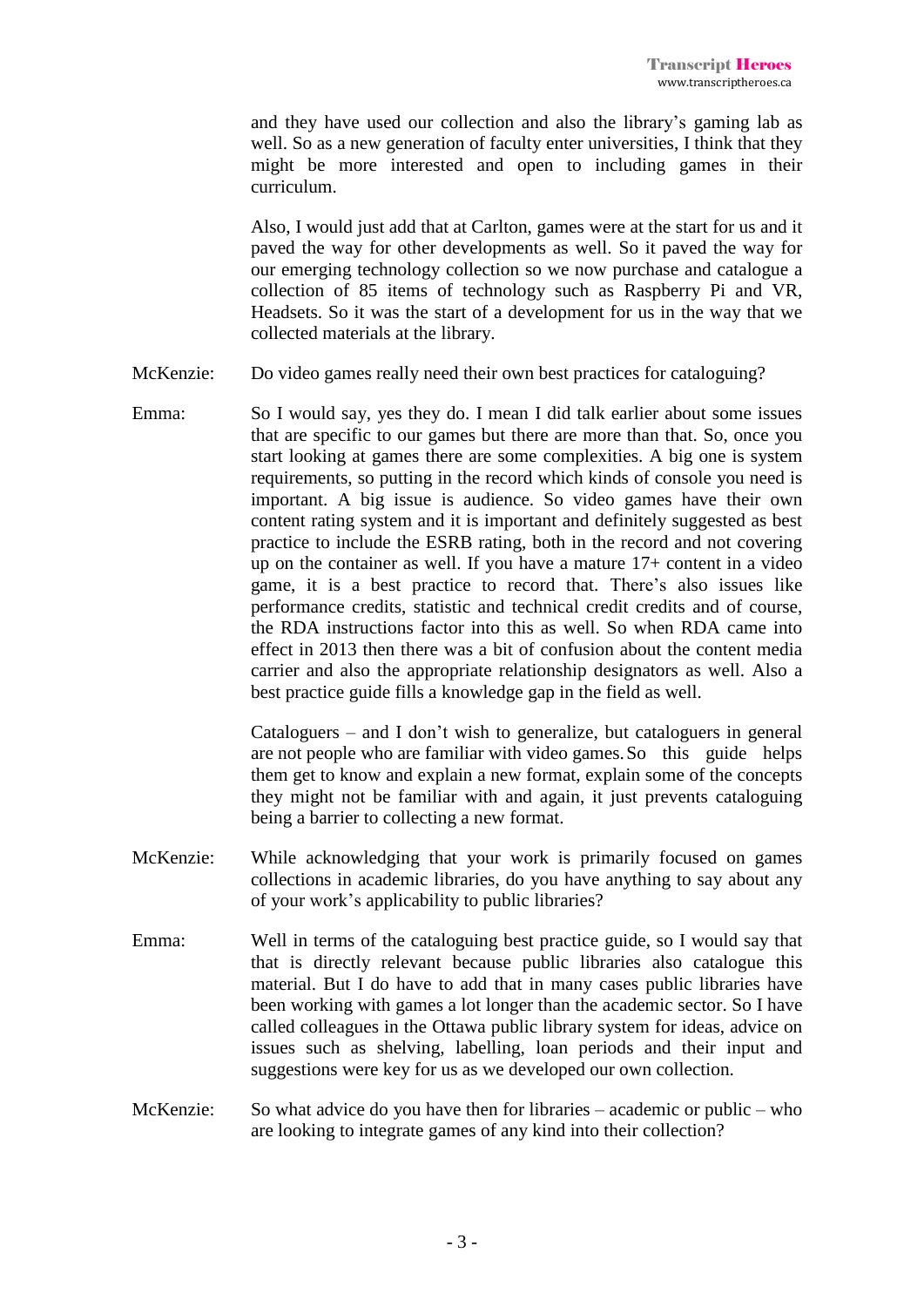- Emma: So I would suggest that things will go more smoothly if you have a plan. So, I would start by looking at the library literature and there is an increasing number of publications that address the issue of gaming in libraries. I would suggest maybe also having a collections policy as well. Budgets are limited so some decisions will have to be made about which platforms your library wants to purchase games for, if they want to buy consoles or not. I would also suggest maybe trying reaching out and contacting somebody who's already working with games. Definitely a phone call but if you can also do a site visit as well, that can be very valuable to actually see how the collection functions can be very instructive. And the library community is generally happy to help and I have certainly both asked questions of my colleagues at other libraries but I've also answered questions, hosted site visits. So people are happy to help.
- McKenzie: Based on your experience then, what might be some of the biggest challenges in creating a games collection?
- Emma: So at Carlton, one of our issues that we found to be a real challenge was shelving and we went through several iterations of providing service through shelving. But now we have settled on the old video store model where we have the empty case on the shelf so it's visible and it's browsable, but you actually borrow the game through the course reserves route. Some other challenges are; games and gaming is a fast moving field so keeping up to date with changes can be a challenge. So virtual reality, augmented reality as well, they are now an important part of gaming and to provide them a service in those fields is more complicated and can also be expensive. Then of course the issue of consoles and related equipment, there are some challenges around thinking about if libraries need to circulate these to make the collection accessible.
- McKenzie: In the article that you had co-authored with your fellow colleagues at Carlton, you had mentioned that the collections had faced some controversy over some of the graphic content and potential censorship within some of the games in your collection. Having faced that, what would you recommend to others who might be facing similar situations?
- Emma: So I would suggest having that libraries should have a challenged materials in the library policy and have a procedure worked out for handling complaints. It is useful if the policy is posted on the library website so if and when a complaint arises, somebody can be directed to the policy straight away. I know at Carlton we actively participate in the Freedom To Read Week events that we want to develop a culture in the library of academic freedom and intellectual freedom as well. But I have to say, back in 2008, the idea of video games in an academic library was somewhat controversial but I have to say 10 years later, I just don't think it's quite as controversial as it once was.
- McKenzie: Now, looking more at your cataloguing work and your work with the video games best practices for cataloguing, what were some of the biggest challenges in developing those best practices?